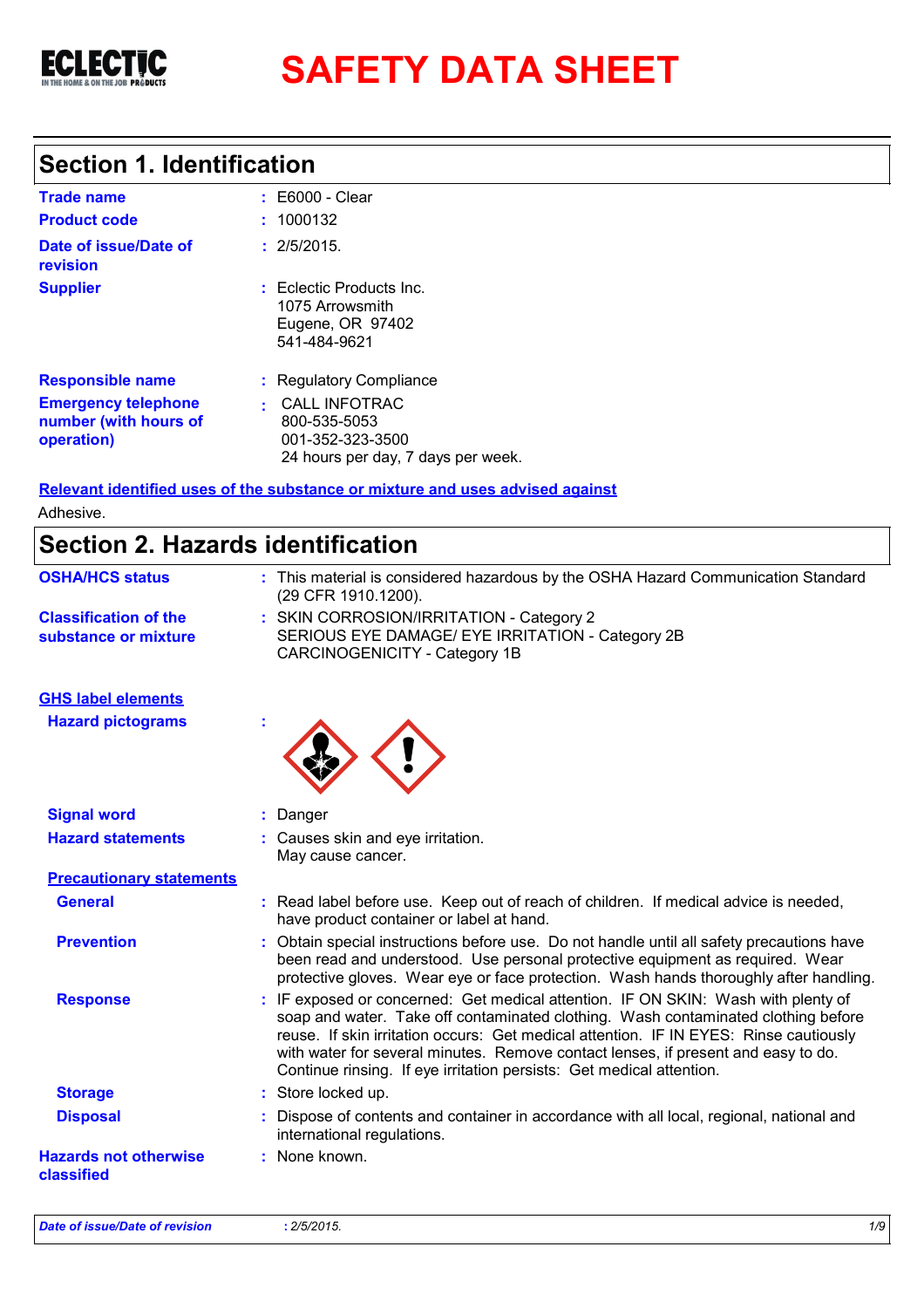### **Section 3. Composition/information on ingredients**

#### **Substance/mixture :**

: Mixture

| <b>Ingredient name</b>      | $\frac{9}{6}$ | <b>CAS number</b> |
|-----------------------------|---------------|-------------------|
| Tetrachloroethylene         | 60-100%       | 127-18-4          |
| Styrene Butadiene Copolymer | $110 - 30%$   | 9003-55-8         |

Any concentration shown as a range is to protect confidentiality or is due to batch variation.

**There are no additional ingredients present which, within the current knowledge of the supplier and in the concentrations applicable, are classified as hazardous to health or the environment and hence require reporting in this section.**

**Occupational exposure limits, if available, are listed in Section 8.**

### **Section 4. First aid measures**

#### **Description of necessary first aid measures**

| <b>Eye contact</b>  | : Immediately flush eyes with plenty of water, occasionally lifting the upper and lower<br>eyelids. Check for and remove any contact lenses. Continue to rinse for at least 10<br>minutes. Get medical attention.                                                                                                                                                                                                                                                                                                                                                                                                                                                                                                                                                         |
|---------------------|---------------------------------------------------------------------------------------------------------------------------------------------------------------------------------------------------------------------------------------------------------------------------------------------------------------------------------------------------------------------------------------------------------------------------------------------------------------------------------------------------------------------------------------------------------------------------------------------------------------------------------------------------------------------------------------------------------------------------------------------------------------------------|
| <b>Inhalation</b>   | : Remove victim to fresh air and keep at rest in a position comfortable for breathing. If<br>not breathing, if breathing is irregular or if respiratory arrest occurs, provide artificial<br>respiration or oxygen by trained personnel. It may be dangerous to the person providing<br>aid to give mouth-to-mouth resuscitation. Get medical attention. If unconscious, place<br>in recovery position and get medical attention immediately. Maintain an open airway.<br>Loosen tight clothing such as a collar, tie, belt or waistband. In case of inhalation of<br>decomposition products in a fire, symptoms may be delayed. The exposed person may<br>need to be kept under medical surveillance for 48 hours.                                                       |
| <b>Skin contact</b> | : Flush contaminated skin with plenty of water. Remove contaminated clothing and<br>shoes. Wash contaminated clothing thoroughly with water before removing it, or wear<br>gloves. Continue to rinse for at least 10 minutes. Get medical attention. Wash clothing<br>before reuse. Clean shoes thoroughly before reuse.                                                                                                                                                                                                                                                                                                                                                                                                                                                  |
| <b>Ingestion</b>    | : Wash out mouth with water. Remove dentures if any. Remove victim to fresh air and<br>keep at rest in a position comfortable for breathing. If material has been swallowed and<br>the exposed person is conscious, give small quantities of water to drink. Stop if the<br>exposed person feels sick as vomiting may be dangerous. Do not induce vomiting<br>unless directed to do so by medical personnel. If vomiting occurs, the head should be<br>kept low so that vomit does not enter the lungs. Get medical attention. Never give<br>anything by mouth to an unconscious person. If unconscious, place in recovery position<br>and get medical attention immediately. Maintain an open airway. Loosen tight clothing<br>such as a collar, tie, belt or waistband. |

#### **Most important symptoms/effects, acute and delayed**

| <b>Potential acute health effects</b> |                                                                                                                       |
|---------------------------------------|-----------------------------------------------------------------------------------------------------------------------|
| Eye contact                           | : Causes serious eye irritation.                                                                                      |
| <b>Inhalation</b>                     | : Exposure to decomposition products may cause a health hazard. Serious effects may<br>be delayed following exposure. |
| <b>Skin contact</b>                   | : Causes skin irritation.                                                                                             |
| Ingestion                             | : Irritating to mouth, throat and stomach.                                                                            |
| <b>Over-exposure signs/symptoms</b>   |                                                                                                                       |
| <b>Eye contact</b>                    | : Adverse symptoms may include the following:<br>pain or irritation<br>watering<br>redness                            |
| <b>Inhalation</b>                     | : No specific data.                                                                                                   |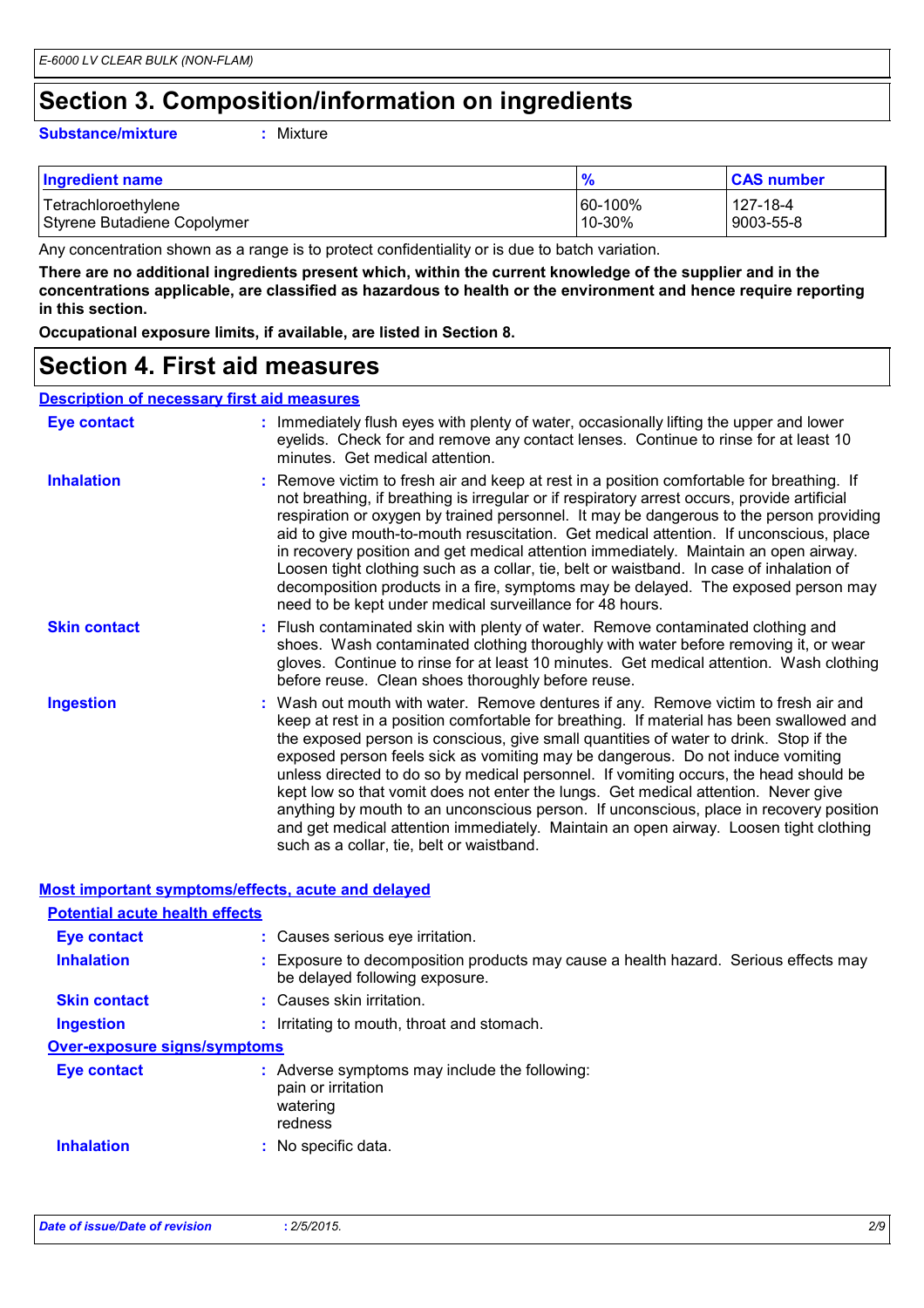### **Section 4. First aid measures**

| <b>Skin contact</b>               | : Adverse symptoms may include the following:<br>irritation<br>redness                                                                                                                                                                                                                                                                                                                                          |
|-----------------------------------|-----------------------------------------------------------------------------------------------------------------------------------------------------------------------------------------------------------------------------------------------------------------------------------------------------------------------------------------------------------------------------------------------------------------|
| <b>Ingestion</b>                  | : No specific data.                                                                                                                                                                                                                                                                                                                                                                                             |
|                                   | <u>Indication of immediate medical attention and special treatment needed, if necessary</u>                                                                                                                                                                                                                                                                                                                     |
| <b>Notes to physician</b>         | : In case of inhalation of decomposition products in a fire, symptoms may be delayed.<br>The exposed person may need to be kept under medical surveillance for 48 hours.                                                                                                                                                                                                                                        |
| <b>Specific treatments</b>        | : No specific treatment.                                                                                                                                                                                                                                                                                                                                                                                        |
| <b>Protection of first-aiders</b> | : No action shall be taken involving any personal risk or without suitable training. If it is<br>suspected that fumes are still present, the rescuer should wear an appropriate mask or<br>self-contained breathing apparatus. It may be dangerous to the person providing aid to<br>give mouth-to-mouth resuscitation. Wash contaminated clothing thoroughly with water<br>before removing it, or wear gloves. |

**See toxicological information (Section 11)**

### **Section 5. Fire-fighting measures**

| <b>Extinguishing media</b>                               |                                                                                                                                                                                                                               |  |
|----------------------------------------------------------|-------------------------------------------------------------------------------------------------------------------------------------------------------------------------------------------------------------------------------|--|
| <b>Suitable extinguishing</b><br>media                   | : Use an extinguishing agent suitable for the surrounding fire.                                                                                                                                                               |  |
| <b>Unsuitable extinguishing</b><br>media                 | : None known.                                                                                                                                                                                                                 |  |
| <b>Specific hazards arising</b><br>from the chemical     | : In a fire or if heated, a pressure increase will occur and the container may burst. Fire<br>water contaminated with this material must be contained and prevented from being<br>discharged to any waterway, sewer or drain. |  |
| <b>Hazardous thermal</b><br>decomposition products       | Decomposition products may include the following materials:<br>carbon dioxide<br>carbon monoxide<br>halogenated compounds<br>carbonyl halides                                                                                 |  |
| <b>Special protective actions</b><br>for fire-fighters   | : Promptly isolate the scene by removing all persons from the vicinity of the incident if<br>there is a fire. No action shall be taken involving any personal risk or without suitable<br>training.                           |  |
| <b>Special protective</b><br>equipment for fire-fighters | : Fire-fighters should wear appropriate protective equipment and self-contained breathing<br>apparatus (SCBA) with a full face-piece operated in positive pressure mode.                                                      |  |

### **Section 6. Accidental release measures**

|                                  | <b>Personal precautions, protective equipment and emergency procedures</b>                                                                                                                                                                                                                                                                                                                                       |     |
|----------------------------------|------------------------------------------------------------------------------------------------------------------------------------------------------------------------------------------------------------------------------------------------------------------------------------------------------------------------------------------------------------------------------------------------------------------|-----|
| For non-emergency<br>personnel   | : No action shall be taken involving any personal risk or without suitable training.<br>Evacuate surrounding areas. Keep unnecessary and unprotected personnel from<br>entering. Do not touch or walk through spilled material. Avoid breathing vapor or mist.<br>Provide adequate ventilation. Wear appropriate respirator when ventilation is<br>inadequate. Put on appropriate personal protective equipment. |     |
| For emergency responders :       | If specialised clothing is required to deal with the spillage, take note of any information<br>in Section 8 on suitable and unsuitable materials. See also the information in "For non-<br>emergency personnel".                                                                                                                                                                                                 |     |
| <b>Environmental precautions</b> | : Avoid dispersal of spilled material and runoff and contact with soil, waterways, drains<br>and sewers. Inform the relevant authorities if the product has caused environmental<br>pollution (sewers, waterways, soil or air). Water polluting material. May be harmful to<br>the environment if released in large quantities.                                                                                  |     |
| Date of issue/Date of revision   | : 2/5/2015.                                                                                                                                                                                                                                                                                                                                                                                                      | 3/9 |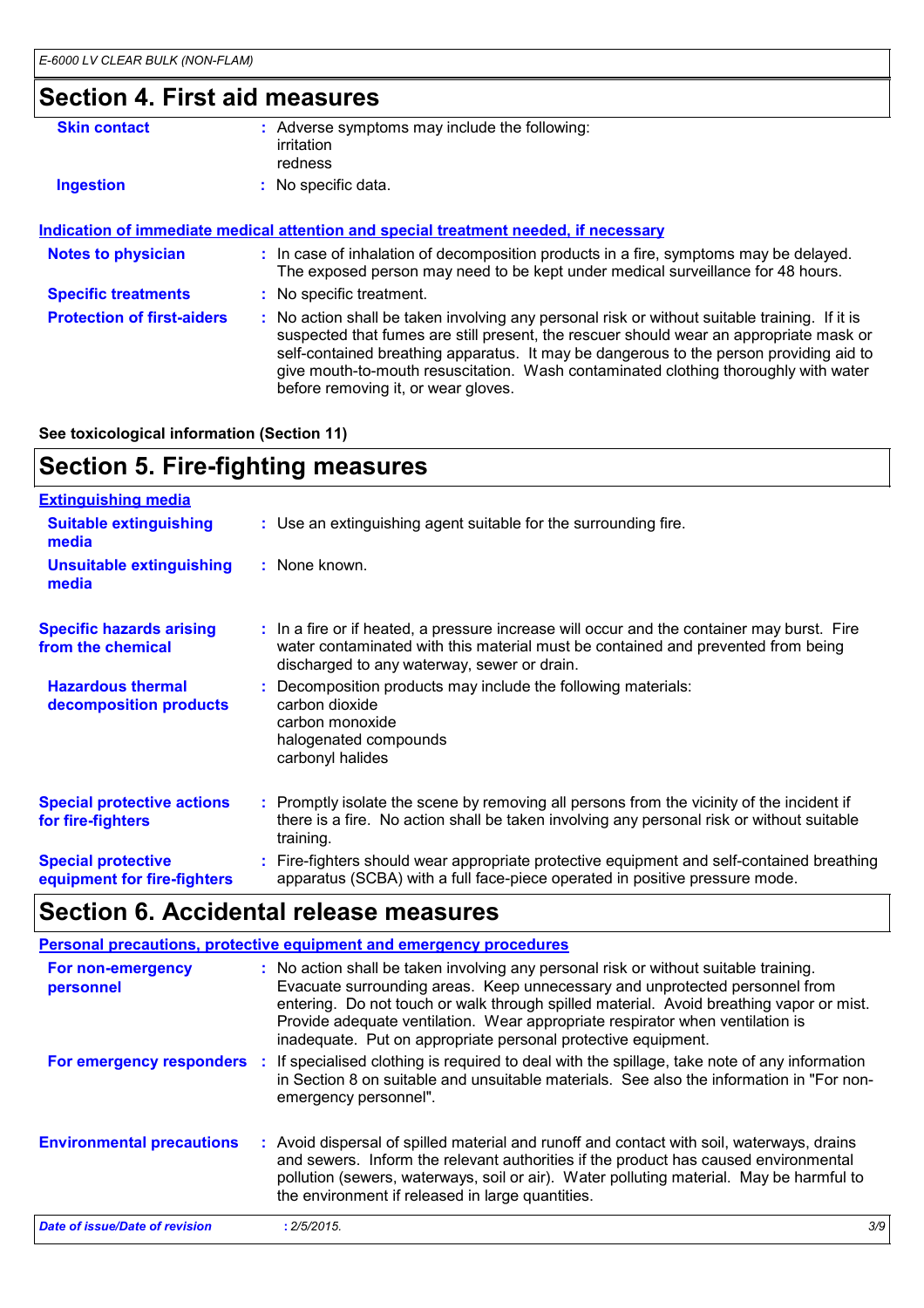### **Section 6. Accidental release measures**

#### **Methods and materials for containment and cleaning up**

| <b>Small spill</b> | : Stop leak if without risk. Move containers from spill area. Dilute with water and mop up<br>if water-soluble. Alternatively, or if water-insoluble, absorb with an inert dry material and<br>place in an appropriate waste disposal container. Dispose of via a licensed waste<br>disposal contractor.                                                                                                                                                                                                                                                                                                                                                                                                     |
|--------------------|--------------------------------------------------------------------------------------------------------------------------------------------------------------------------------------------------------------------------------------------------------------------------------------------------------------------------------------------------------------------------------------------------------------------------------------------------------------------------------------------------------------------------------------------------------------------------------------------------------------------------------------------------------------------------------------------------------------|
| Large spill        | : Stop leak if without risk. Move containers from spill area. Approach release from<br>upwind. Prevent entry into sewers, water courses, basements or confined areas. Wash<br>spillages into an effluent treatment plant or proceed as follows. Contain and collect<br>spillage with non-combustible, absorbent material e.g. sand, earth, vermiculite or<br>diatomaceous earth and place in container for disposal according to local regulations<br>(see Section 13). Dispose of via a licensed waste disposal contractor. Contaminated<br>absorbent material may pose the same hazard as the spilled product. Note: see<br>Section 1 for emergency contact information and Section 13 for waste disposal. |

### **Section 7. Handling and storage**

#### **Advice on general occupational hygiene Conditions for safe storage, :** Store in accordance with local regulations. Store in original container protected from **including any incompatibilities** Eating, drinking and smoking should be prohibited in areas where this material is **:** handled, stored and processed. Workers should wash hands and face before eating, drinking and smoking. Remove contaminated clothing and protective equipment before entering eating areas. See also Section 8 for additional information on hygiene measures. direct sunlight in a dry, cool and well-ventilated area, away from incompatible materials (see Section 10) and food and drink. Store locked up. Keep container tightly closed and sealed until ready for use. Containers that have been opened must be carefully resealed and kept upright to prevent leakage. Do not store in unlabeled containers. Use appropriate containment to avoid environmental contamination. **Protective measures** : Put on appropriate personal protective equipment (see Section 8). Avoid exposure obtain special instructions before use. Do not handle until all safety precautions have been read and understood. Do not get in eyes or on skin or clothing. Do not ingest. Avoid breathing vapor or mist. Avoid release to the environment. If during normal use the material presents a respiratory hazard, use only with adequate ventilation or wear appropriate respirator. Keep in the original container or an approved alternative made from a compatible material, kept tightly closed when not in use. Empty containers retain product residue and can be hazardous. Do not reuse container. **Precautions for safe handling**

### **Section 8. Exposure controls/personal protection**

#### **Control parameters**

#### **Occupational exposure limits**

| <b>Ingredient name</b>         | <b>Exposure limits</b>                                                                                                                                                                                                                                                                                                                                                                                                                                                                                                                                                                                                                                                                                                                                                             |     |
|--------------------------------|------------------------------------------------------------------------------------------------------------------------------------------------------------------------------------------------------------------------------------------------------------------------------------------------------------------------------------------------------------------------------------------------------------------------------------------------------------------------------------------------------------------------------------------------------------------------------------------------------------------------------------------------------------------------------------------------------------------------------------------------------------------------------------|-----|
| Tetrachloroethylene            | ACGIH TLV (United States, 3/2012). Notes: Substance identified by other sources as a<br>suspected or confirmed human carcinogen. Substances for which there is a Biological<br>Exposure Index or Indices Substances for which the TLV is higher than the OSHA<br>Permissible Exposure Limit (PEL) and/or the NIOSH Recommended Exposure Limit<br>(REL). See CFR 58(124) :36338-33351, June 30, 1993, for revised OSHA PEL. Refers to<br>Appendix A -- Carcinogens.<br>STEL: 685 mg/mÂ <sup>3</sup> 15 minutes.<br>STEL: 100 ppm 15 minutes.<br>TWA: 170 mg/mÂ <sup>3</sup> 8 hours.<br>TWA: 25 ppm 8 hours.<br>OSHA PEL 1989 (United States, 3/1989). Notes: See Table Z-2.<br>TWA: 170 mg/m $\hat{A}^3$ 8 hours.<br>TWA: 25 ppm 8 hours.<br>OSHA PEL Z2 (United States, 11/2006). |     |
| Date of issue/Date of revision | : 2/5/2015.                                                                                                                                                                                                                                                                                                                                                                                                                                                                                                                                                                                                                                                                                                                                                                        | 4/9 |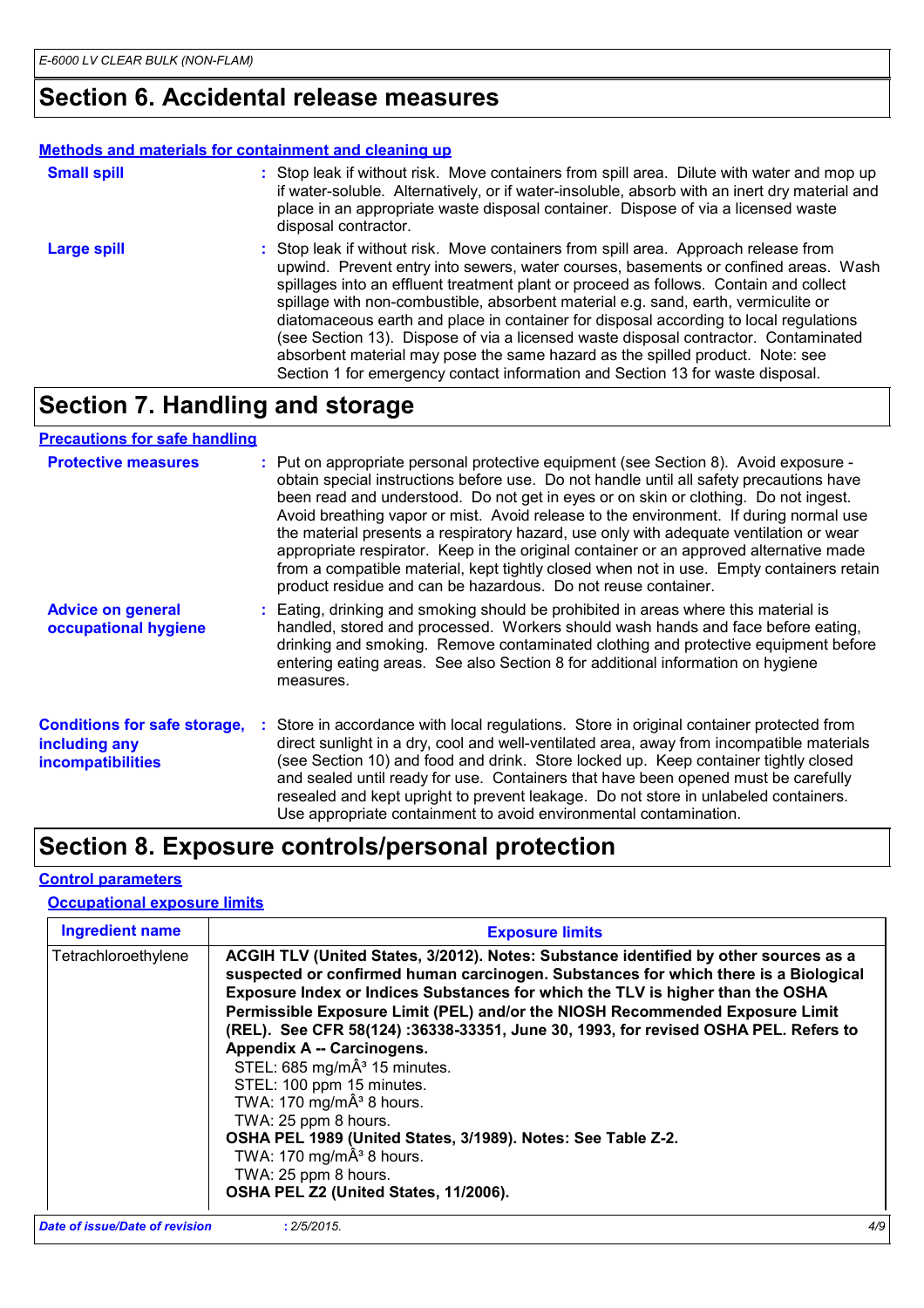### **Section 8. Exposure controls/personal protection**

|                                                  | AMP: 300 ppm 5 minutes.<br>CEIL: 200 ppm<br>TWA: 100 ppm 8 hours.                                                                                                                                                                                                                                                                                                                                                                                                                                                                                                                                                      |
|--------------------------------------------------|------------------------------------------------------------------------------------------------------------------------------------------------------------------------------------------------------------------------------------------------------------------------------------------------------------------------------------------------------------------------------------------------------------------------------------------------------------------------------------------------------------------------------------------------------------------------------------------------------------------------|
|                                                  |                                                                                                                                                                                                                                                                                                                                                                                                                                                                                                                                                                                                                        |
| <b>Appropriate engineering</b><br>controls       | : If user operations generate dust, fumes, gas, vapor or mist, use process enclosures,<br>local exhaust ventilation or other engineering controls to keep worker exposure to<br>airborne contaminants below any recommended or statutory limits.                                                                                                                                                                                                                                                                                                                                                                       |
| <b>Environmental exposure</b><br><b>controls</b> | Emissions from ventilation or work process equipment should be checked to ensure<br>they comply with the requirements of environmental protection legislation. In some<br>cases, fume scrubbers, filters or engineering modifications to the process equipment<br>will be necessary to reduce emissions to acceptable levels.                                                                                                                                                                                                                                                                                          |
| <b>Individual protection measures</b>            |                                                                                                                                                                                                                                                                                                                                                                                                                                                                                                                                                                                                                        |
| <b>Hygiene measures</b>                          | : Wash hands, forearms and face thoroughly after handling chemical products, before<br>eating, smoking and using the lavatory and at the end of the working period.<br>Appropriate techniques should be used to remove potentially contaminated clothing.<br>Wash contaminated clothing before reusing. Ensure that eyewash stations and safety<br>showers are close to the workstation location.                                                                                                                                                                                                                      |
| <b>Eye/face protection</b>                       | Safety eyewear complying with an approved standard should be used when a risk<br>assessment indicates this is necessary to avoid exposure to liquid splashes, mists,<br>gases or dusts. If contact is possible, the following protection should be worn, unless<br>the assessment indicates a higher degree of protection: chemical splash goggles.                                                                                                                                                                                                                                                                    |
| <b>Skin protection</b>                           |                                                                                                                                                                                                                                                                                                                                                                                                                                                                                                                                                                                                                        |
| <b>Hand protection</b>                           | : Chemical-resistant, impervious gloves complying with an approved standard should be<br>worn at all times when handling chemical products if a risk assessment indicates this is<br>necessary. Considering the parameters specified by the glove manufacturer, check<br>during use that the gloves are still retaining their protective properties. It should be<br>noted that the time to breakthrough for any glove material may be different for different<br>glove manufacturers. In the case of mixtures, consisting of several substances, the<br>protection time of the gloves cannot be accurately estimated. |
| <b>Body protection</b>                           | : Personal protective equipment for the body should be selected based on the task being<br>performed and the risks involved and should be approved by a specialist before<br>handling this product.                                                                                                                                                                                                                                                                                                                                                                                                                    |
| <b>Other skin protection</b>                     | : Appropriate footwear and any additional skin protection measures should be selected<br>based on the task being performed and the risks involved and should be approved by a<br>specialist before handling this product.                                                                                                                                                                                                                                                                                                                                                                                              |
| <b>Respiratory protection</b>                    | Use a properly fitted, air-purifying or air-fed respirator complying with an approved<br>standard if a risk assessment indicates this is necessary. Respirator selection must be<br>based on known or anticipated exposure levels, the hazards of the product and the safe<br>working limits of the selected respirator.                                                                                                                                                                                                                                                                                               |

## **Section 9. Physical and chemical properties**

| <b>Appearance</b>                               |                                            |
|-------------------------------------------------|--------------------------------------------|
| <b>Physical state</b>                           | $:$ Liquid.                                |
| <b>Color</b>                                    | $:$ Clear.                                 |
| Odor                                            | : Not available.                           |
| pH                                              | : Not available.                           |
| <b>Boiling point</b>                            | : $121.11^{\circ}$ C (250 $^{\circ}$ F)    |
| <b>Flash point</b>                              | : Closed cup:None. [Setaflash. ASTM D3828] |
| <b>Flammability</b>                             | $:$ Non-flammable mixture.                 |
| <b>Evaporation rate</b>                         | : $<$ 1 (Water = 1)                        |
| Lower and upper explosive<br>(flammable) limits | : Not available.                           |
|                                                 |                                            |

*Date of issue/Date of revision* **:** *2/5/2015. 5/9*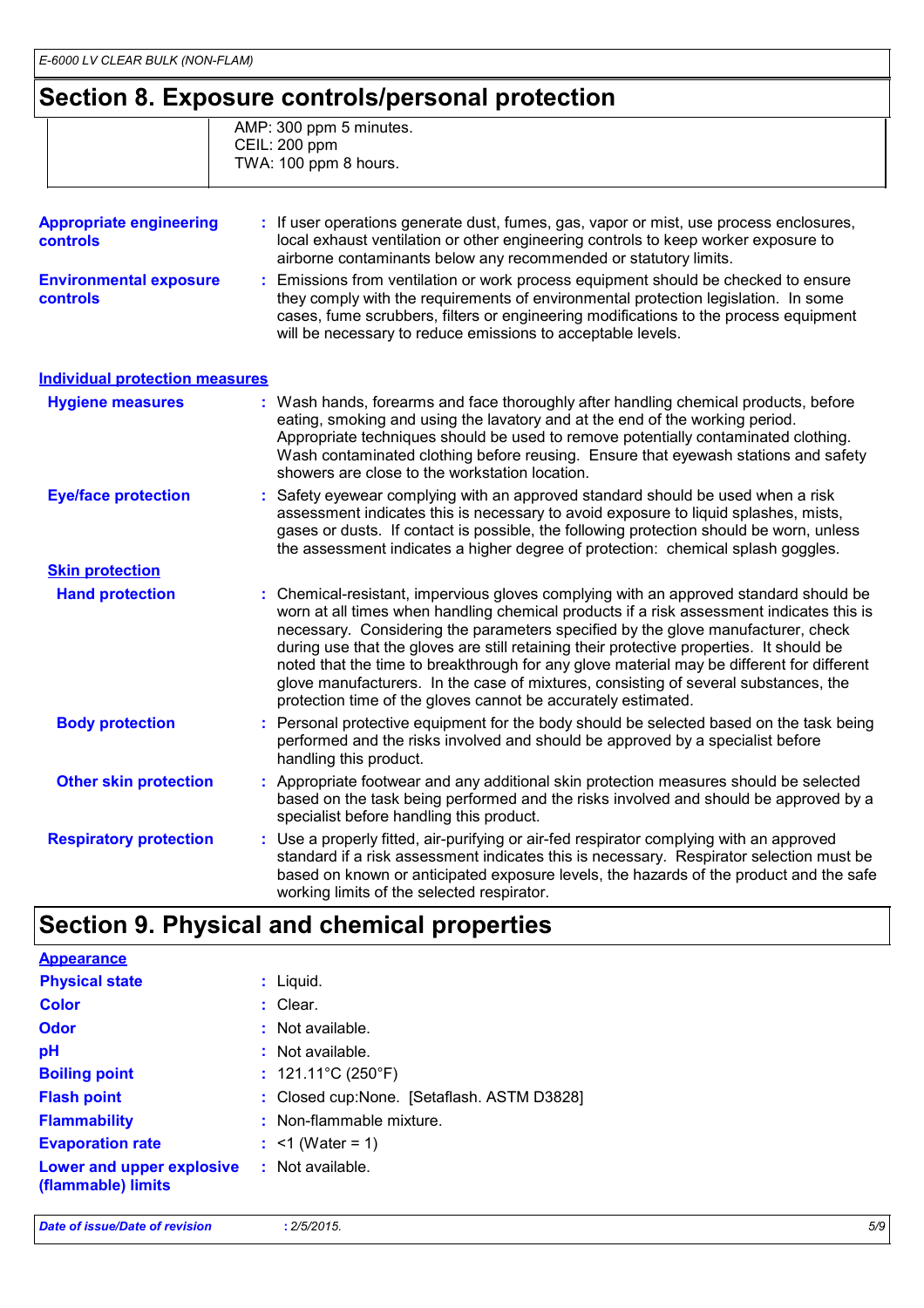### **Section 9. Physical and chemical properties**

| <b>Vapor pressure</b>   | $: 1.7$ kPa (13 mm Hg) [room temperature]                  |
|-------------------------|------------------------------------------------------------|
| <b>Vapor density</b>    | : $>1$ [Air = 1]                                           |
| <b>Specific gravity</b> | $: 1.35$ to 1.37                                           |
| <b>Solubility</b>       | : Very slightly soluble in the following materials: water. |
| VOC (wt%)               | $: 0.10 - 0.12\%$                                          |
| <b>Viscosity</b>        | : Not available.                                           |

### **Section 10. Stability and reactivity**

| <b>Reactivity</b>                                   | : No specific test data related to reactivity available for this product or its ingredients.              |
|-----------------------------------------------------|-----------------------------------------------------------------------------------------------------------|
| <b>Chemical stability</b>                           | : The product is stable.                                                                                  |
| <b>Possibility of hazardous</b><br><b>reactions</b> | : Under normal conditions of storage and use, hazardous reactions will not occur.                         |
| <b>Conditions to avoid</b>                          | : No specific data.                                                                                       |
| <b>Incompatible materials</b>                       | : No specific data.                                                                                       |
| <b>Hazardous decomposition</b><br><b>products</b>   | : Under normal conditions of storage and use, hazardous decomposition products should<br>not be produced. |

### **Section 11. Toxicological information**

#### **Information on toxicological effects**

#### **Acute toxicity**

| <b>Product/ingredient name</b> | <b>Result</b> | <b>Species</b> | <b>Dose</b> | <b>Exposure</b> |
|--------------------------------|---------------|----------------|-------------|-----------------|
| Tetrachloroethylene            | LD50 Oral     | Rat            | 2629 mg/kg  |                 |

#### **Irritation/Corrosion**

| <b>Product/ingredient name</b>                     | <b>Result</b>          | <b>Species</b> | <b>Score</b> | <b>Exposure</b>            | <b>Observation</b> |
|----------------------------------------------------|------------------------|----------------|--------------|----------------------------|--------------------|
| Tetrachloroethylene                                | Eyes - Mild irritant   | Rabbit         |              | 24 hours 500<br>milligrams |                    |
|                                                    | Eyes - Mild irritant   | Rabbit         |              | 162<br>milligrams          |                    |
|                                                    | Skin - Mild irritant   | Rabbit         |              | 24 hours 500<br>milligrams |                    |
|                                                    | Skin - Severe irritant | Rabbit         |              | 24 hours 810<br>milligrams |                    |
| Styrene Butadiene Copolymer   Eyes - Mild irritant |                        | Rabbit         |              | 24 hours 500<br>milligrams |                    |

#### **Sensitization**

Not available.

#### **Mutagenicity**

Not available.

#### **Carcinogenicity**

Not available.

**Conclusion/Summary :** Contains material which may cause cancer, based on animal data. Risk of cancer depends on duration and level of exposure.

#### **Classification**

| <b>Product/ingredient name</b> | <b>OSHA</b> |    |                                                  |
|--------------------------------|-------------|----|--------------------------------------------------|
| Tetrachloroethylene            |             | 2A | Reasonably anticipated to be a human carcinogen. |

#### **Reproductive toxicity**

Not available.

| Date of issue/Date of revision | : 2/5/2015. |  |
|--------------------------------|-------------|--|
|                                |             |  |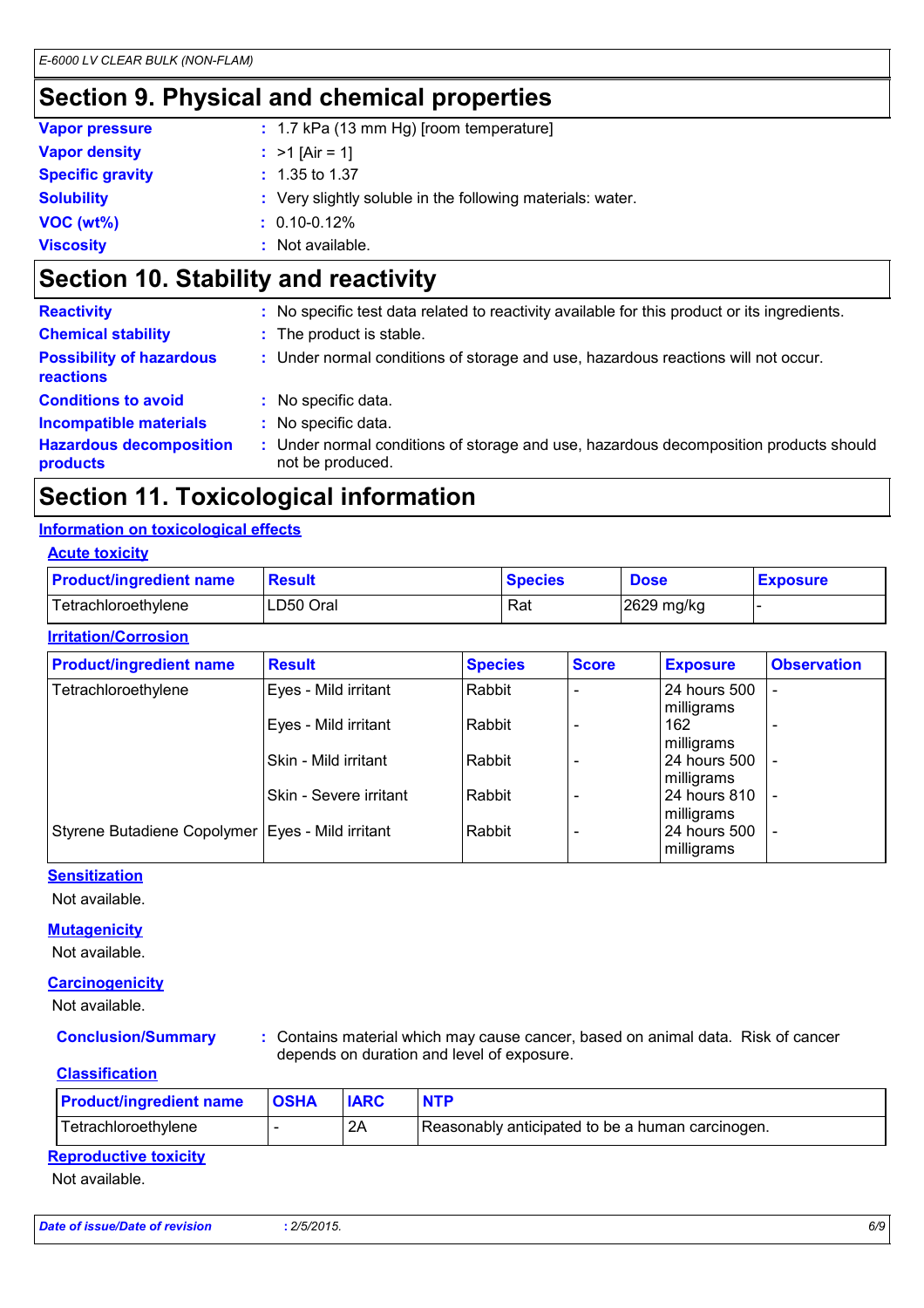### **Section 11. Toxicological information**

| <b>Teratogenicity</b><br>Not available.                                     |                                                                               |
|-----------------------------------------------------------------------------|-------------------------------------------------------------------------------|
| <b>Specific target organ toxicity (single exposure)</b><br>Not available.   |                                                                               |
| <b>Specific target organ toxicity (repeated exposure)</b><br>Not available. |                                                                               |
| <b>Aspiration hazard</b><br>Not available.                                  |                                                                               |
| <b>Information on the likely</b><br>routes of exposure                      | : Routes of entry anticipated: Dermal, Inhalation.                            |
| <b>Potential chronic health effects</b><br>Not available.                   |                                                                               |
| <b>General</b>                                                              | : No known significant effects or critical hazards.                           |
| <b>Carcinogenicity</b>                                                      | : May cause cancer. Risk of cancer depends on duration and level of exposure. |
| <b>Mutagenicity</b>                                                         | : No known significant effects or critical hazards.                           |
| <b>Teratogenicity</b>                                                       | : No known significant effects or critical hazards.                           |
| <b>Developmental effects</b>                                                | : No known significant effects or critical hazards.                           |
| <b>Fertility effects</b>                                                    | : No known significant effects or critical hazards.                           |
|                                                                             |                                                                               |

#### **Numerical measures of toxicity**

#### **Acute toxicity estimates**

| Route | <b>ATE value</b> |
|-------|------------------|
| Oral  | 3699.8 mg/kg     |

### **Section 12. Ecological information**

| <b>Product/ingredient name</b> | <b>Result</b>                                                            | <b>Species</b>                                                               | <b>Exposure</b>      |
|--------------------------------|--------------------------------------------------------------------------|------------------------------------------------------------------------------|----------------------|
| Tetrachloroethylene            | Acute EC50 200 µg/l Marine water<br>Acute EC50 >500000 µg/l Fresh water  | Algae - Skeletonema costatum<br>Algae - Pseudokirchneriella<br>subcapitata   | 72 hours<br>96 hours |
|                                | Acute EC50 7500 µg/l Fresh water                                         | Daphnia - Daphnia magna - Instar                                             | 48 hours             |
|                                | Acute LC50 3.5 mg/l Marine water                                         | Crustaceans - Elminius modestus                                              | 48 hours             |
|                                | Acute LC50 4000 µg/l Fresh water                                         | Fish - Jordanella floridae -<br>Juvenile (Fledgling, Hatchling,<br>Weanling) | 96 hours             |
|                                | Chronic EC10 1.77 mg/l Fresh water                                       | Algae - Chlamydomonas<br>reinhardtii - Exponential growth<br>phase           | 72 hours             |
|                                | Chronic NOEC > 0.4 mg/l Fresh water<br>Chronic NOEC 500 µg/l Fresh water | Daphnia - Daphnia magna<br>Fish - Pimephales promelas -<br>Larvae            | 21 days<br>32 days   |

#### **Persistence and degradability**

Not available.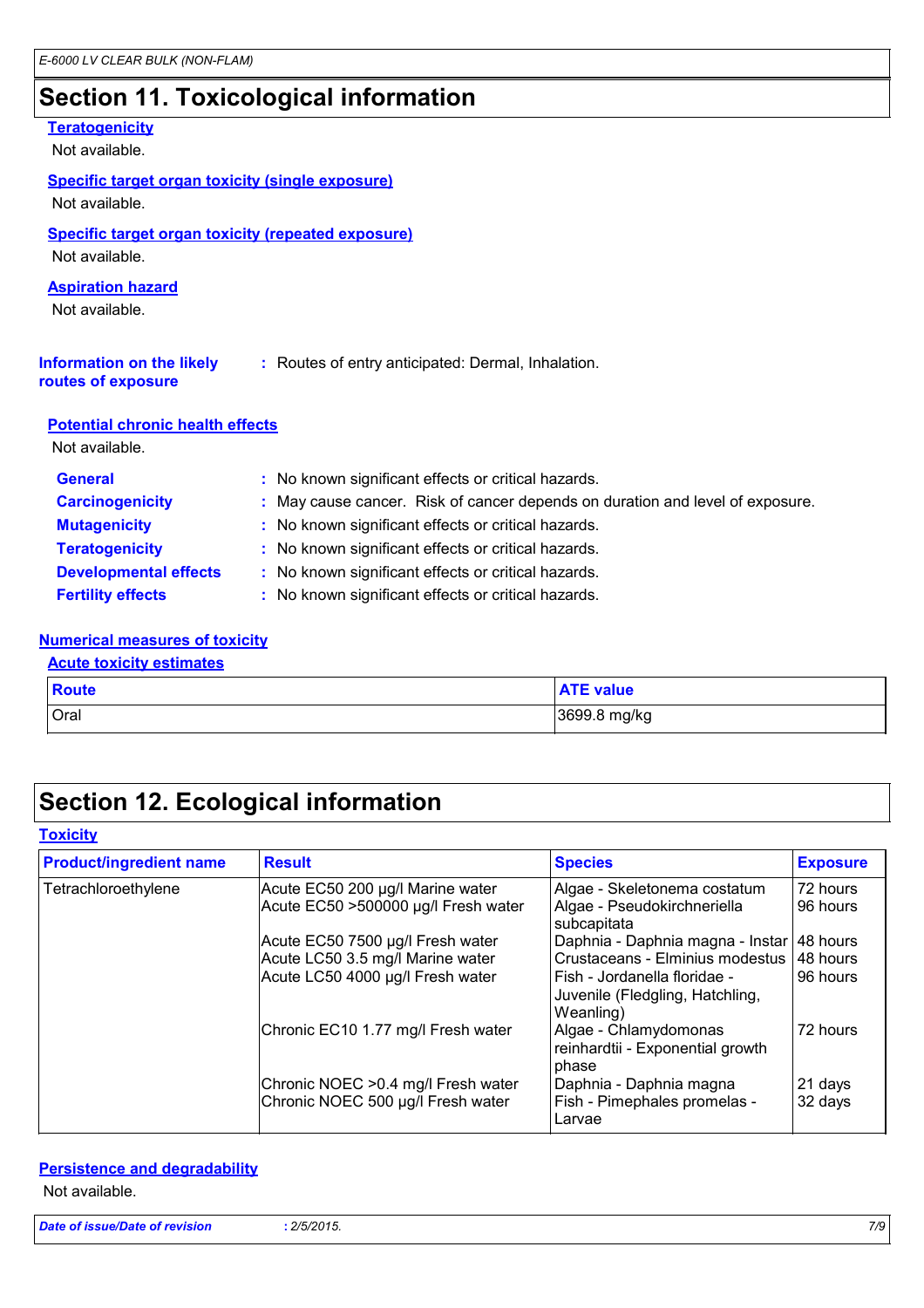### **Section 12. Ecological information**

**Other adverse effects :** No known significant effects or critical hazards.

### **Section 13. Disposal considerations**

The generation of waste should be avoided or minimized wherever possible. Disposal of this product, solutions and any by-products should at all times comply with the requirements of environmental protection and waste disposal legislation and any regional local authority requirements. Dispose of surplus and non-recyclable products via a licensed waste disposal contractor. Waste should not be disposed of untreated to the sewer unless fully compliant with the requirements of all authorities with jurisdiction. Waste packaging should be recycled. Incineration or landfill should only be considered when recycling is not feasible. This material and its container must be disposed of in a safe way. Care should be taken when handling emptied containers that have not been cleaned or rinsed out. Empty containers or liners may retain some product residues. Avoid dispersal of spilled material and runoff and contact with soil, waterways, drains and sewers. **Disposal methods :**

### **Section 14. Transport information**

|                                                       | <b>DOT Classification</b>      | <b>TDG Classification</b>      | <b>IMDG</b>                        | <b>IATA</b>        |
|-------------------------------------------------------|--------------------------------|--------------------------------|------------------------------------|--------------------|
| <b>UN number</b>                                      | 1897                           | 1897                           | 1897                               | 8000               |
| <b>UN proper</b><br>shipping name                     | Tetrachloroethylene<br>mixture | Tetrachloroethylene<br>mixture | Tetrachloroethylene<br>mixture     | Consumer commodity |
| <b>Transport</b><br>hazard class<br>(e <sub>s</sub> ) | 6.1<br>$\mathbb{R}$            | 6.1<br>字                       | 6.1<br>$\frac{1}{2}$<br>$\bigstar$ | 9                  |
| <b>Packing group</b>                                  | IШ                             | $\mathbf{III}$                 | $\mathbf{III}$                     | $\mathbf{III}$     |
| Environmental<br><b>hazards</b>                       | No.                            | No.                            | Yes.                               | No.                |

**Special precautions for user** : Transport within user's premises: always transport in closed containers that are upright and secure. Ensure that persons transporting the product know what to do in the event of an accident or spillage.

### **Section 15. Regulatory information**

**U.S. Federal regulations : SARA 311/312**

**United States inventory (TSCA 8b)**: All components are listed or exempted.

**Classification :** Immediate (acute) health hazard

Delayed (chronic) health hazard

### **SARA 313**

|                                           | <b>Product name</b> | <b>CAS number</b> | $\frac{9}{6}$ |
|-------------------------------------------|---------------------|-------------------|---------------|
| <b>Form R - Reporting</b><br>requirements | Tetrachloroethylene | $127 - 18 - 4$    | 60-100        |
| <b>Supplier notification</b>              | Tetrachloroethylene | $127 - 18 - 4$    | 60-100        |

SARA 313 notifications must not be detached from the SDS and any copying and redistribution of the SDS shall include copying and redistribution of the notice attached to copies of the SDS subsequently redistributed.

#### **California Prop. 65**

| Date of issue/Date of revision | : 2/5/2015. | 8/9 |
|--------------------------------|-------------|-----|
|                                |             |     |